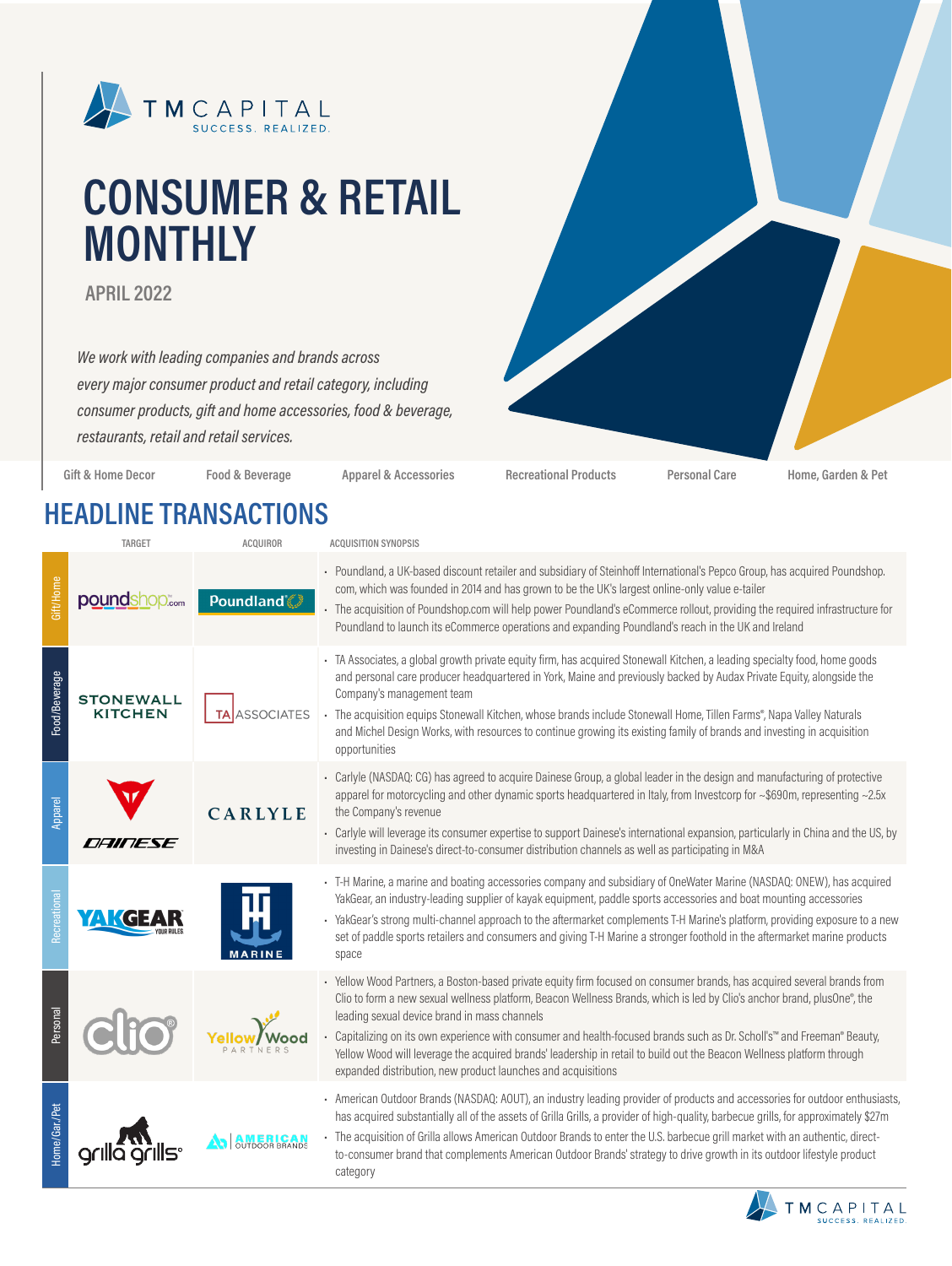## **CONSUMER GROWTH & VALUATION TRENDS**



#### **Enterprise Value / LTM Revenue**





#### **Enterprise Value / LTM EBITDA**

#### **LTM Revenue Growth**



#### **LTM Gross and EBITDA Margin\***





### **LTM Stock Price Index**